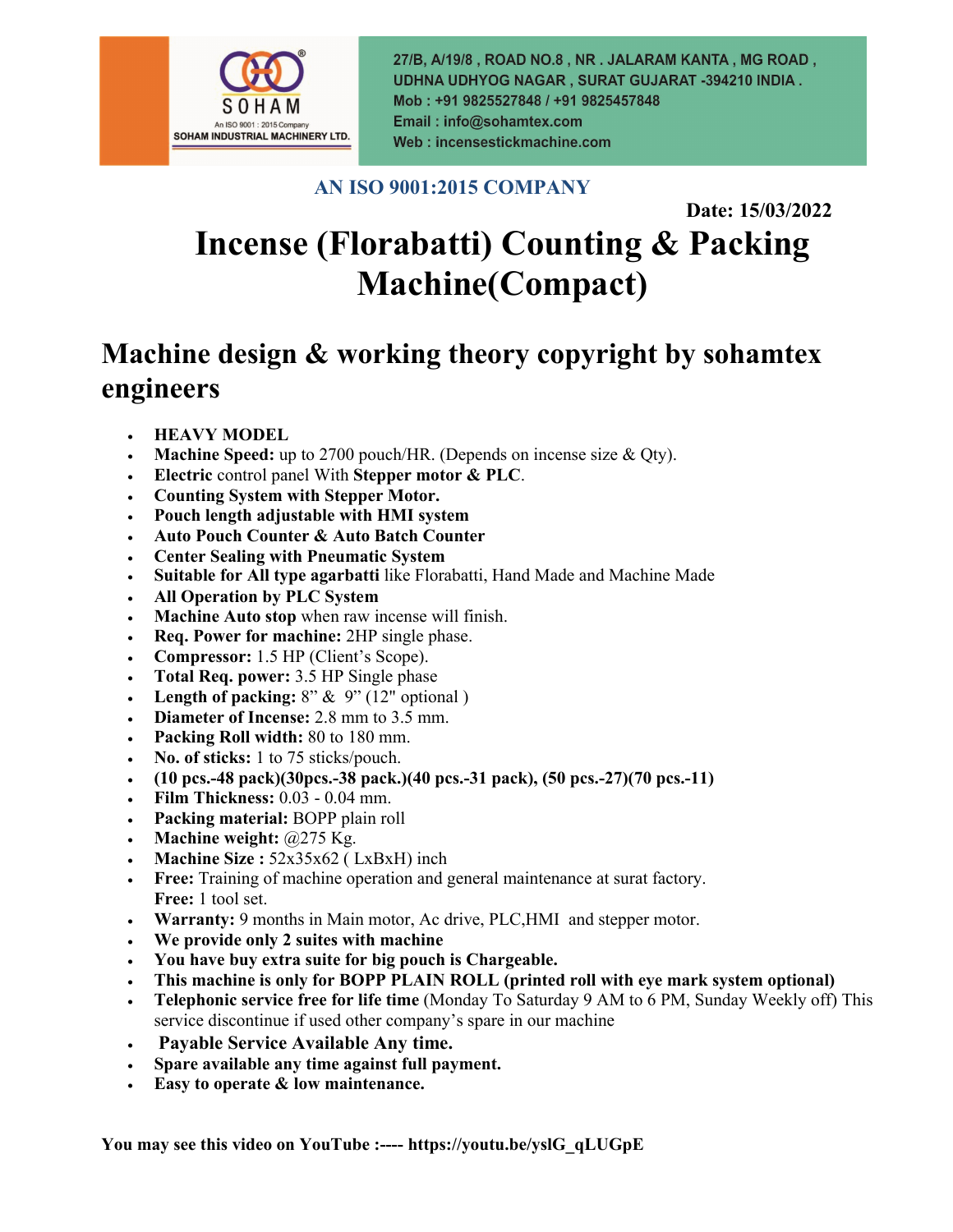

27/B, A/19/8, ROAD NO.8, NR. JALARAM KANTA, MG ROAD, UDHNA UDHYOG NAGAR, SURAT GUJARAT -394210 INDIA. Mob: +91 9825527848 / +91 9825457848 Email: info@sohamtex.com Web: incensestickmachine.com





**Terms and Conditions:**

Price per machine INR 4,75,000/- (ex-factory) .

**Extra: Tax, packing, forwarding, transportation & installation.**

Delivery within 10 to 15 days of confirmation with 50% of advance and balance at a time of delivery From our factory.

#### **Required Compressor 1.5 Hp (Client Scope)**

**Note**: Accidentally break down, overheating and over voltage fluctuation problem and Depreciation parts not consider in warranty.

**GST ID: 24AADCG3670J1ZM**

 **Thank You For Soham Industrial Machinery Ltd. Radhika Patel +91 9512630024 (Team Leader)**